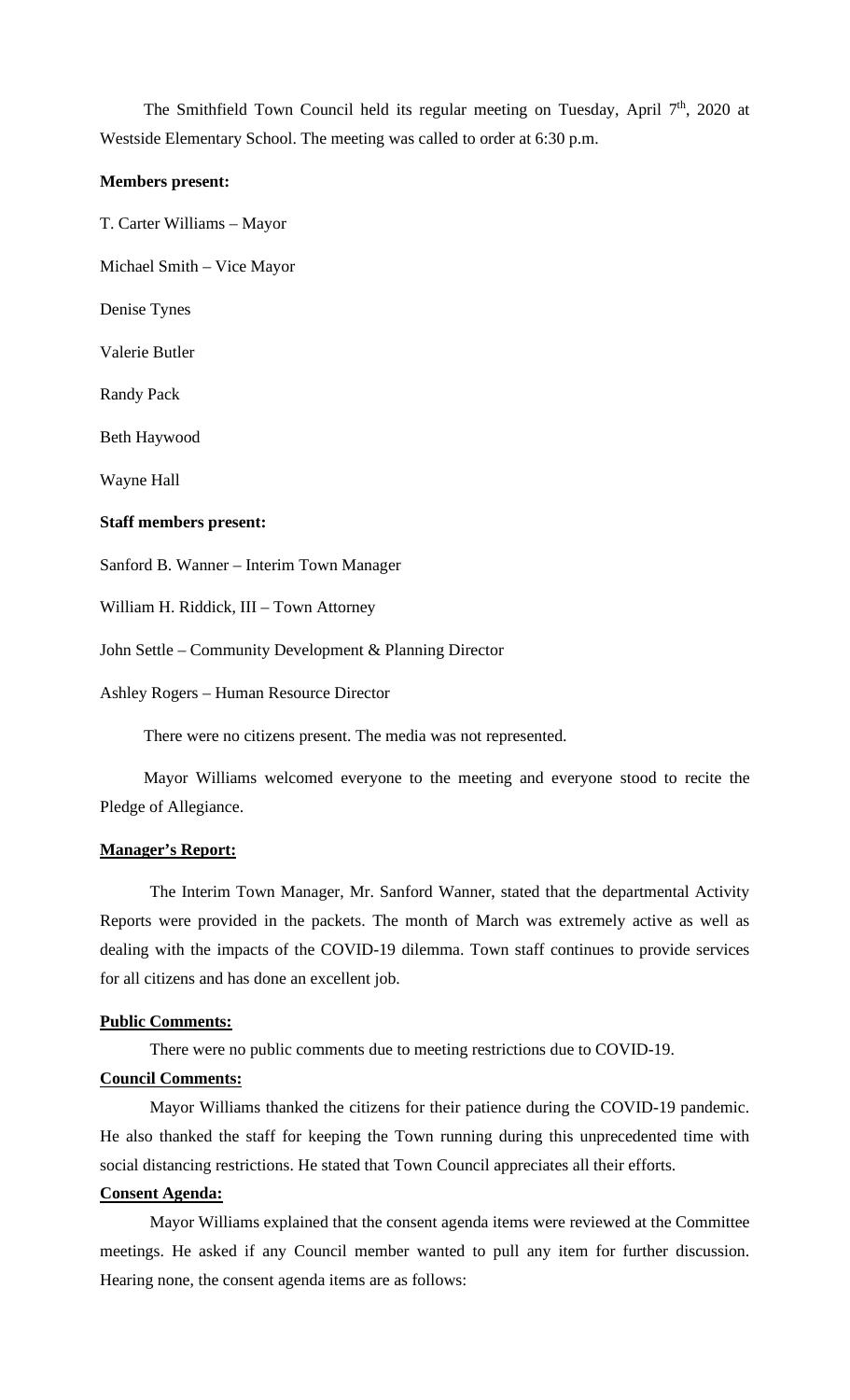C1. Invoices Over \$10,000 Requiring Council Authorization:

| a. Wood Equipment | \$24,673.00 |
|-------------------|-------------|
| b. Beck Roofing   | \$13,325.00 |

C2. Motion to Award Contract to Summit Design & Engineering Services, PLLC for the Town's Comprehensive Plan Update.

C3. Motion to Amend the Town's Personnel Manual to Amend Section 6.2 – Sick Leave Policy.

C4. Motion to Amend the Town's Personnel Manual to Add Section 6.8 – Public Health Emergency Leave.

C5. Motion to Approve Street Maintenance Proposals from Blair Brothers, Inc. for Carl Point, Lane Crescent/Kendall Haven, Tallwood Circle, Wildwood Circle, and Hickory Crescent.

C6. Motion to Approve Additional Street Maintenance Work from Blair Brothers, Inc. for Previously Approved (5/7/2019) Proposal on Canteberry Lane.

C7. Motion to Adopt the Smithfield Lake Dam Emergency Action Plan.

C8. Motion to Accept Deeds for 3, 4, and 14 Pinewood Drive as part of the Pinewood Heights Relocation Project – Phase IV.

C9. Motion to Appoint Michael R. Stallings, Jr. to the Hampton Roads Planning District Commission.

Councilman Pack made a motion to approve the consent agenda items as presented. Councilman Hall seconded the motion. Mayor Williams called for the vote.

On call for the vote, seven members were present. Councilwoman Tynes voted aye, Councilman Hall voted aye, Councilman Pack voted aye, Councilwoman Butler voted aye, Councilwoman Haywood voted aye, Vice Mayor Smith voted aye, and Mayor Williams voted aye. There were no votes against the motion. The motion passed.

### **Public Hearing: Special Use Permit – 1402B South Church Street:**

The Community Development & Planning Director, John Settle, reported that this application has two special use permits. The applicant is looking for a waiver of yard requirements for the installation of a shed towards the rear of the property. The Smithfield Zoning Ordinance Section 2.P.6 states "accessory buildings on lots in commercial and industrial districts which abut a residential district shall be located a minimum of fifty feet (50') from such residential line." The waiver of yard requirements is meant to bring relief for the setback requirement. The shed would be located approximately fifteen feet (15') off the rear yard setback. The additional special use permit request is a waiver of parking and loading requirements. The Smithfield Zoning Ordinance prohibits parking in front yards. The applicants want to waive the parking provision of the yard relief. The application has been reviewed by the Planning Commission at the March  $10<sup>th</sup>$  meeting and was favorably recommended to Town Council under the condition that the shed be kept in its current appearance, position and configuration. They also approved the Entrance Corridor Overlay design review and site plan amendment applications contingent on the Town Council's approval of the SUP. Town staff recommends approval with the same conditions recommended by the Planning Commission.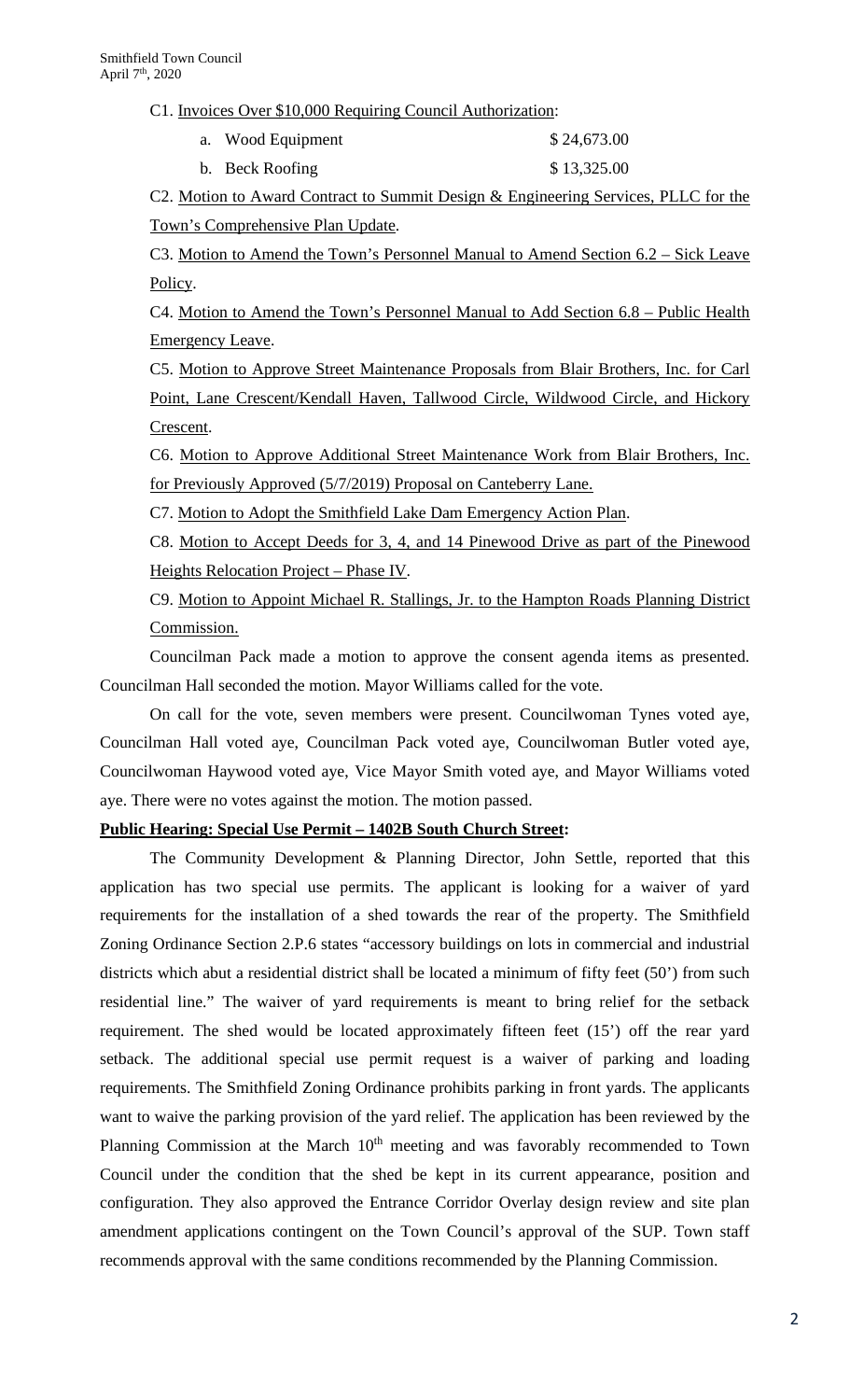The applicant did not attend the meeting to speak on behalf of the application due to COVID-19 restrictions.

Councilman Pack stated that the applicant contacted him by phone to see if she needed to attend. He advised her that since the application had already been to the Planning Commission that she did not have to attend. With the current COVID-19 situation, she chose not to come. She did ask for favorable approval of her application.

Mayor Williams opened the public hearing. He asked if anyone would like to speak for or against the application. Hearing none, he closed the public hearing and moved to consideration by Town Council.

Mayor Williams asked if anyone had spoken against the application at the Planning Commission meeting. Councilman Pack stated that no one spoke against the application. Mr. Settle stated that, per code, signs were posted on site. It was advertised in local newspapers and letters were mailed to the adjacent property owners.

Councilwoman Tynes asked what type of business would be located at 1402B South Church Street. Councilman Pack explained that it was Grafik Trenz. They do screen printing and were located in another building on South Church Street.

Councilman Pack explained that the Planning Commission felt that it was logical to leave the shed as it is. He made a motion to approve the special use permit with the conditions recommended by the Planning Commission and Town staff. Mr. Hall seconded the motion. Mayor Williams called for the vote.

On call for the vote, seven members were present. Vice Mayor Smith voted aye, Councilman Hall voted aye, Councilman Pack voted aye, Councilwoman Tynes voted aye, Councilwoman Haywood voted aye, Councilwoman Butler voted aye, and Mayor Williams voted aye. There were no votes against the motion. The motion passed.

# **Public Hearing: Special Use Permit/Comprehensive Plan Amendment/Official Zoning Map Amendment – 803 South Church Street**.

Mr. John Settle reported that this application has three different items. The applicants are considering purchasing 803 South Church Street. They are proposing to operate a tasting room and restaurant on the property. The application changes the zoning district from Residential/Office to Highway Retail Commercial to accommodate their desired use of the property. The applicants wish to improve the site by closing one of the entrances on South Church Street with a series of raised flower beds, expanding the paved driveway/parking area by a total of three spaces, restoring and expanding the dilapidated gravel driveway and parking area, and dedicating four parking spaces along the northwest side of the building, relocating the existing storage shed to a position at the back of the property, connecting to the public water system, and constructing an approximately 410 square foot patio to the rear of the primary building. The Planning Commission favorably recommended the rezoning as well as the Comprehensive Plan Amendment applications as presented. For the special use permit application, it was recommended that the applicants erect signage on the property forbidding patrons from parking in the Smithfield Animal Hospital parking lot located next door. The adjacent owner was present at the Planning Commission meeting and was appreciative of this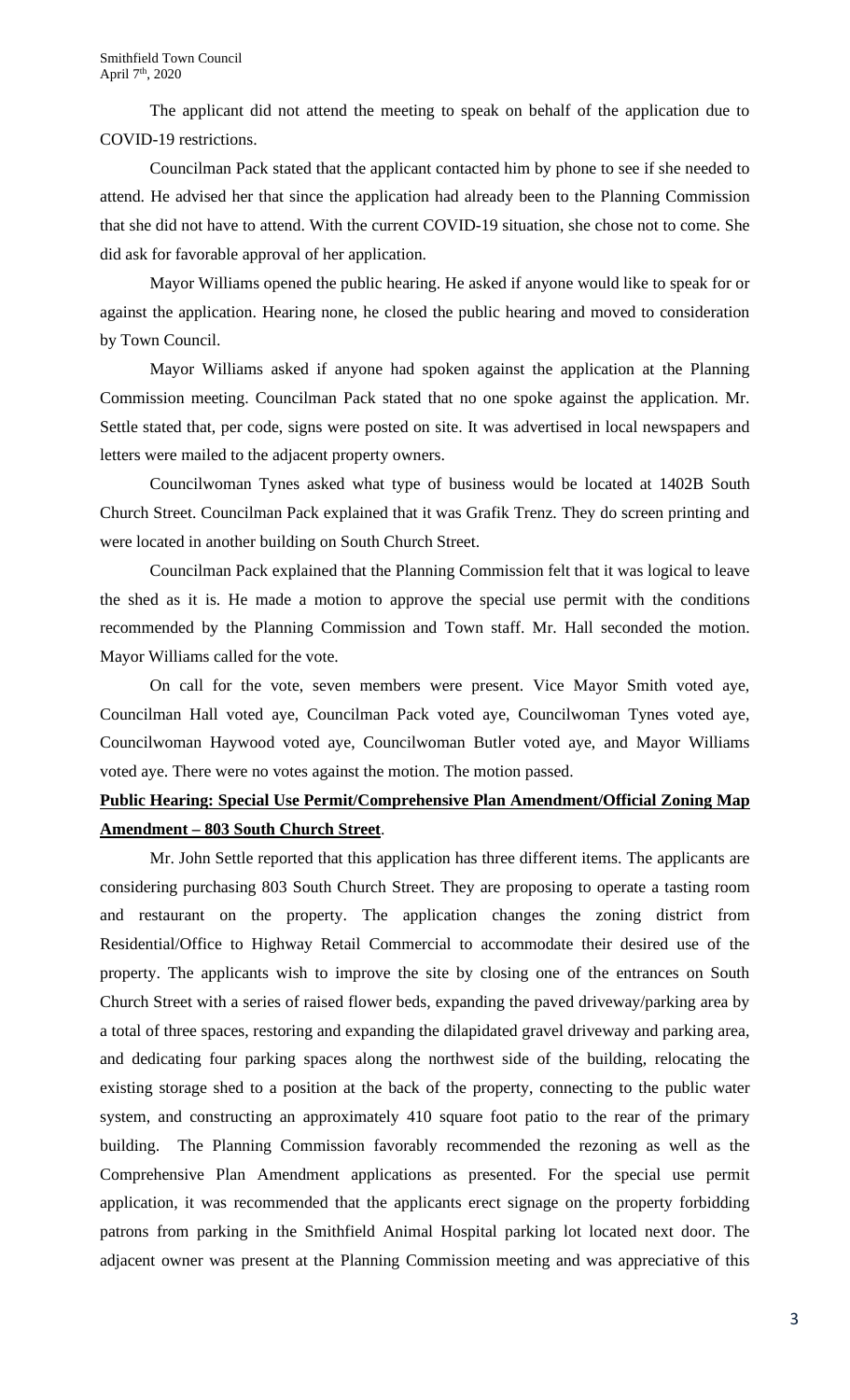condition. There are two issues with the general development plan. The applicants are aware of the issues and are actively working with staff to remedy them. They are minor and entail flipping the labels to two easements for ingress/egress. Staff would like the Town Council to confirm that the applicants are okay with making the changes so that is in the public record.

Nicholas Hess and Derek Joyner, the applicants, explained that they wanted to bring a little Eastern Shore flare to Smithfield. They are hoping for a favorable vote for their application. The business would be for growlers to go, local beer and wine. The menu will include a brick oven pizza, lobster roll, and local seafood appetizers. The hours of operation would be 4:00 p.m. until 9:00 p.m. Monday through Thursday. Friday hours would be 4:00 p.m. until 10:00 p.m. Saturday and Sunday hours would be from 12:00 p.m. until 10:00 p.m.

Mayor Williams opened the public hearing and asked if anyone would like to speak for or against the application. Hearing none, he closed the public hearing and asked for consideration by Town Council.

Councilman Pack explained that the Planning Commission thoroughly reviewed the application. The applicant has been very cooperative with staff and the neighbors to accommodate everyone. They are aware that the bike path may come through their front yard and are not opposed to that. The Planning Commission unanimously recommended the application to Town Council for approval.

Councilman Pack made a motion to approve the application as presented with the recommendation from staff. Councilman Hall seconded the motion. Mayor Williams called for the vote.

On call for the vote, seven members were present. Councilwoman Butler voted aye, Councilwoman Tynes voted aye, Vice Mayor Smith voted aye, Councilman Hall voted aye, Councilwoman Haywood voted aye, Councilman Pack voted aye, and Mayor Williams voted aye. There were no votes against the motion. The motion passed.

# **Motion to Approve Proposal from Draper Aden Associates for the Smithfield Lake Dam Alternative Analysis:**

Councilwoman Haywood stated that this is necessary to get some permanent solutions for the Smithfield Lake Dam. She made a motion to approve the proposal from Draper Aden for the alternative analysis. Councilwoman Tynes seconded the motion. Mayor Williams called for the vote.

Councilman Smith asked about the options Draper Aden would look at. The Interim Town Manager stated that the discussion was to not fix the Smithfield Lake Dam but the Council wanted a cost estimate of what it would have taken to fix it. The Council wanted to be able to show the cost when one of the other options were decided on. The Council agreed to look at the culvert analysis and the breaching of the Dam total. Councilman Smith stated that, for the record, he was not in favor of spending \$10,000 for that option. Councilwoman Tynes reminded everyone that the option was discussed so that they could discuss it with Isle of Wight to possibly help fund #2 or #3. She also stated that Option #1 was disregarded. The Council was only looking at Option #2 and #3. Councilman Smith asked if the \$10,000 would include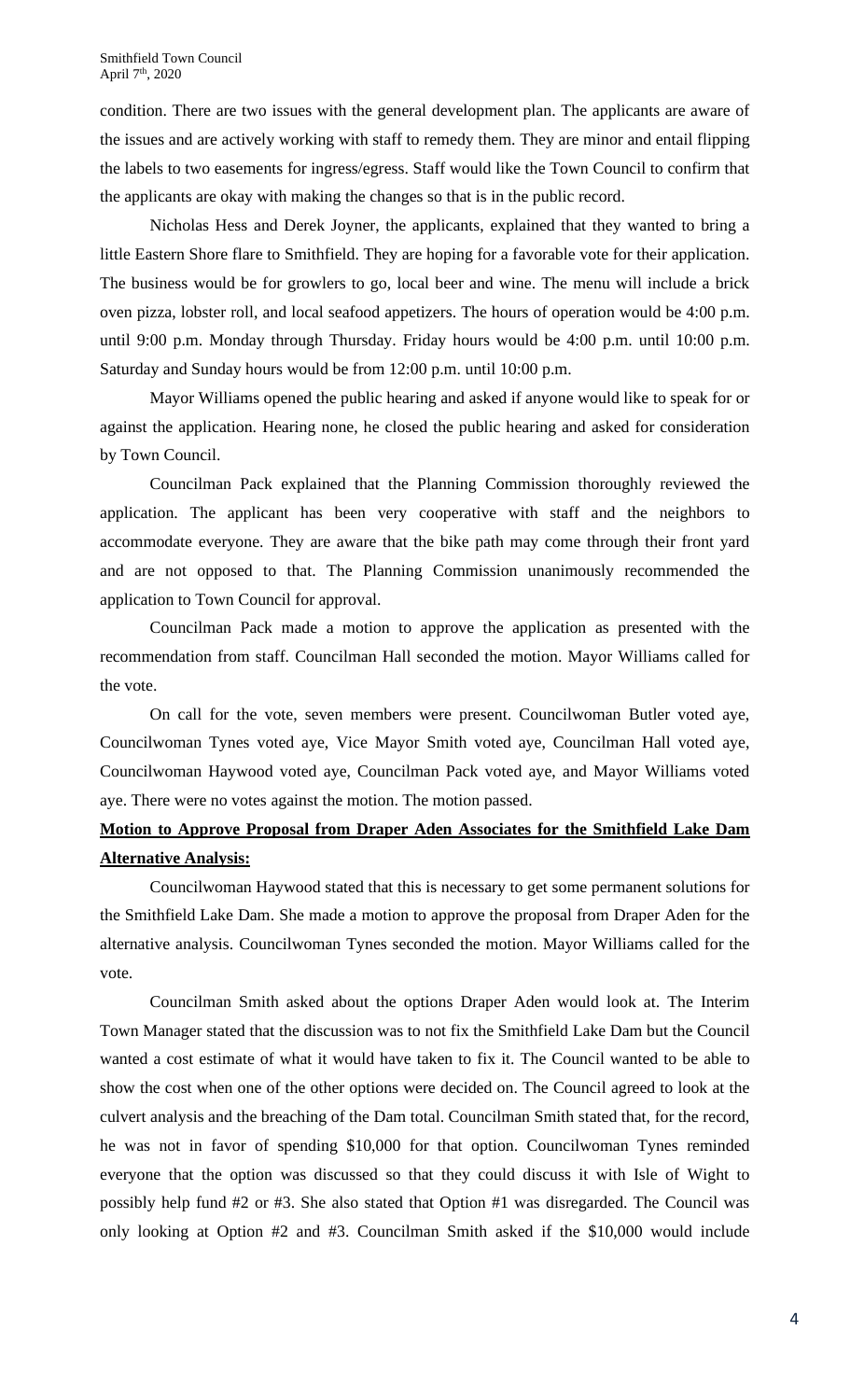addressing VDOT concerns. The Interim Town Manager stated that VDOT is included in the \$10,000.

Mayor Williams stated that a motion was on the floor and had been property seconded. He called for the vote.

On call for the vote, seven members were present. Councilwoman Butler voted aye, Councilman Hall voted aye, Councilwoman Tynes voted aye, Vice Mayor Smith voted aye, Councilwoman Haywood voted aye, Councilman Pack voted aye, and Mayor Williams voted aye. There were no votes against the motion. The motion passed.

#### **Motion to Approve the Town Council Summary Minutes of March 3rd, 2020:**

The Town Attorney reviewed the minutes and made minor revisions and recommended approval as revised.

Vice Mayor Smith made a motion to approve the minutes as revised and Councilwoman Tynes seconded the motion. Mayor Williams called for the vote.

On call for the vote, seven members were present. Vice Mayor Smith voted aye, Councilman Hall voted aye, Councilwoman Haywood voted aye, Councilwoman Tynes voted aye, Councilman Pack voted aye, Councilwoman Butler voted aye, and Mayor Williams voted aye. There were no votes against the motion. The motion passed.

### **New Business: Motion to Amend the Town's Personnel Manual to Amend Section 6.3 FMLA Policy Effective through December 31st, 2020.**

Ashley Rogers, Human Resource Director, explained that this was a law that was passed on March 18<sup>th</sup>, 2020. It is called the Families First Coronovirus Response Act (FFCRA) which is an amendment to the Family Medical Leave policy. It is a federal law effective April  $1<sup>st</sup>$ , 2020 through December  $31<sup>st</sup>$ , 2020. The Town is required to implement this policy. It refers to sick leave under certain circumstances related to COVID-19 as well as certain types of leave for childcare related to COVID-19.

Councilman Hall made a motion to approve as presented. Councilman Pack seconded the motion. Mayor Williams called for the vote.

On call for the vote, seven members were present. Councilwoman Butler voted aye, Vice Mayor Smith voted aye, Councilwoman Haywood voted aye, Councilman Pack voted aye, Councilman Hall voted aye, Councilwoman Tynes voted aye, and Mayor Williams voted aye. There were no votes against the motion. The motion passed.

# **New Business: Ordinance to Temporarily Amend Chapter 26, Article 1 Section 26-6 of the Town Code Pertaining to the Collection of Business License Tax Effective until December 31st, 2020.**

Councilman Pack explained that this is relief for some of the small businesses in Town. Business Licenses are due on April 15<sup>th</sup>, 2020. The Town Treasurer has agreed to push this out until June  $15<sup>th</sup>$ , 2020. There will be a sixty-day extension with no penalty or interest.

Councilwoman Tynes made a motion to temporarily amend the Town Code pertaining to Business Licenses. Councilman Hall seconded the motion. Mayor Williams called for the vote.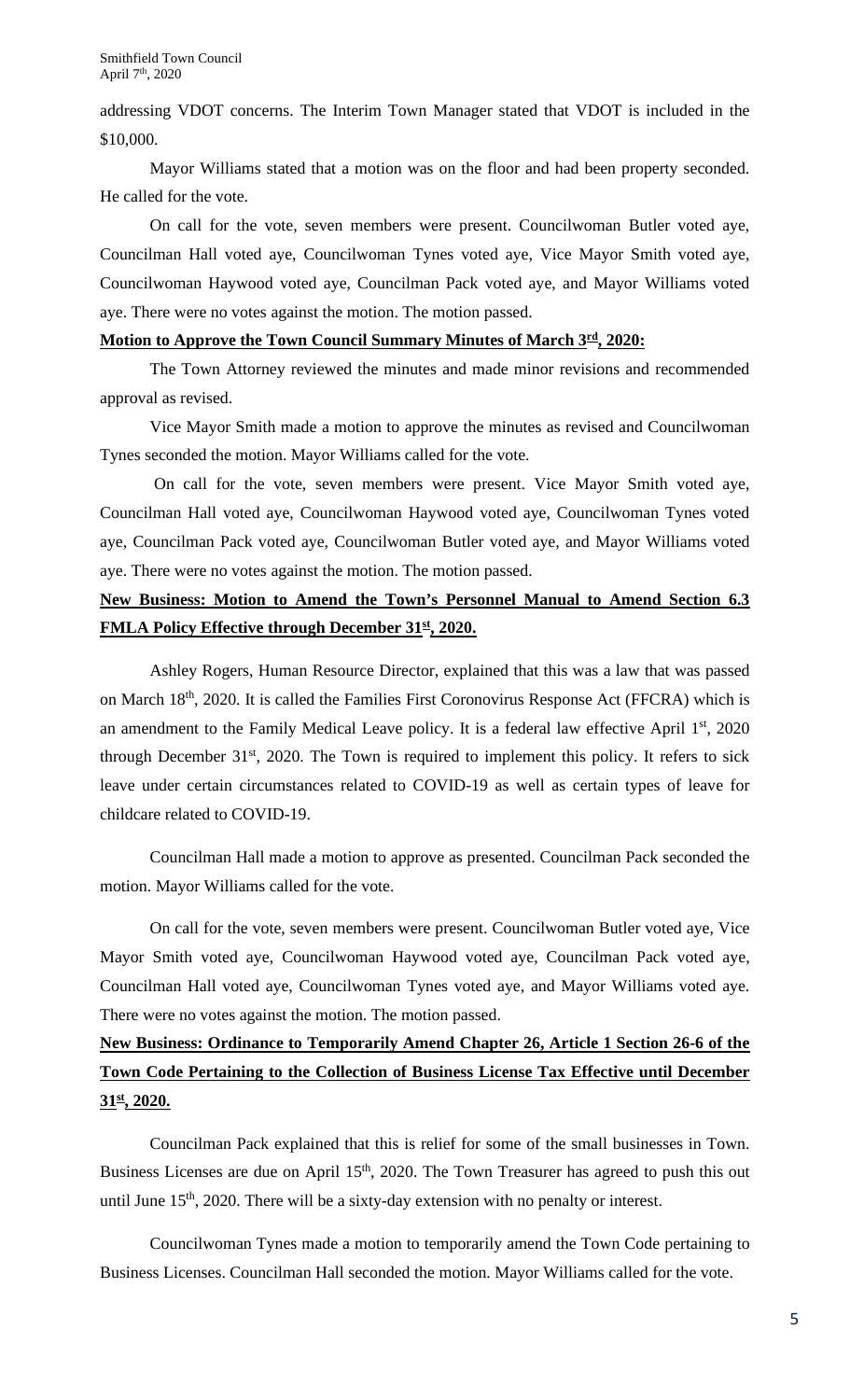On call for the vote, seven members were present. Councilwoman Haywood voted aye, Councilman Pack voted aye, Councilman Hall voted aye, Councilwoman Tynes voted aye, Councilwoman Butler voted aye, Vice Mayor Smith voted aye, and Mayor Williams voted aye. There were no votes against the motion. The motion passed.

# **New Business: Motion to Approve Task Order #7 for the Benns Church/South Church Street Intersection Improvements by Kimley Horn & Associates, Inc.**

The Interim Town Manager explained that the Council took action to approve the agreement between the Town and the Commonwealth of Virginia. The Town received a letter stating that the project had been approved by the Commonwealth of Virginia. The task order is the next step to move forward with the project.

Councilman Pack made a motion to approve the task order as presented. Councilman Hall seconded the motion. Mayor Williams called for the vote.

On call for the vote, seven members were present. Councilman Hall voted aye, Vice Mayor Smith voted aye, Councilwoman Tynes voted aye, Councilwoman Haywood voted aye, Councilman Pack voted aye, Councilwoman Butler voted aye, and Mayor Williams voted aye. There were no votes against the motion. The motion passed.

### **New Business: Motion to Amend the Town Manager's Employment Contrac**t:

The Human Resource Director stated that she realized there was a tax implication with the Town insurance plan that does not permit the Town to pay the premium for the Town Manager. She consulted with a Compliance Specialist who recommended that the Town include the cost of the premiums into the salary which is budget neutral. The Town would not pay the premiums for the Town Manager but the money will be added to his salary.

Councilwoman Tynes made the motion to approve as presented. Vice Mayor Smith seconded the motion. Mayor Williams called for the vote.

On call for the vote, seven members were present. Councilman Pack voted aye, Councilman Hall voted aye, Vice Mayor Smith voted aye, Councilwoman Tynes voted aye, Councilwoman Haywood voted aye, Councilwoman Butler voted aye, and Mayor Williams voted aye. There were no votes against the motion. The motion passed.

### **New Business: Additional Invoices Since Finance Committee:**

| a. Department of Taxation | \$21,681.00 |
|---------------------------|-------------|
| b. Haley Ford             | \$35,545.35 |
| c. Haley Ford             | \$35,545.35 |

Councilman Pack stated that the Department of Taxation invoice is for bank franchise tax refunds for BB&T. The check was made out to Truist. When BB&T audited their books for 2012, 2013, and 2014, they found they had paid the franchise tax in excess. They requested a refund of \$ 21,681.00. There are two invoices from Haley Ford for \$35,545.35 each for two new budgeted police vehicles.

Councilman Pack made a motion to approve the three invoices. Councilman Hall seconded the motion. Mayor Williams called for the vote.